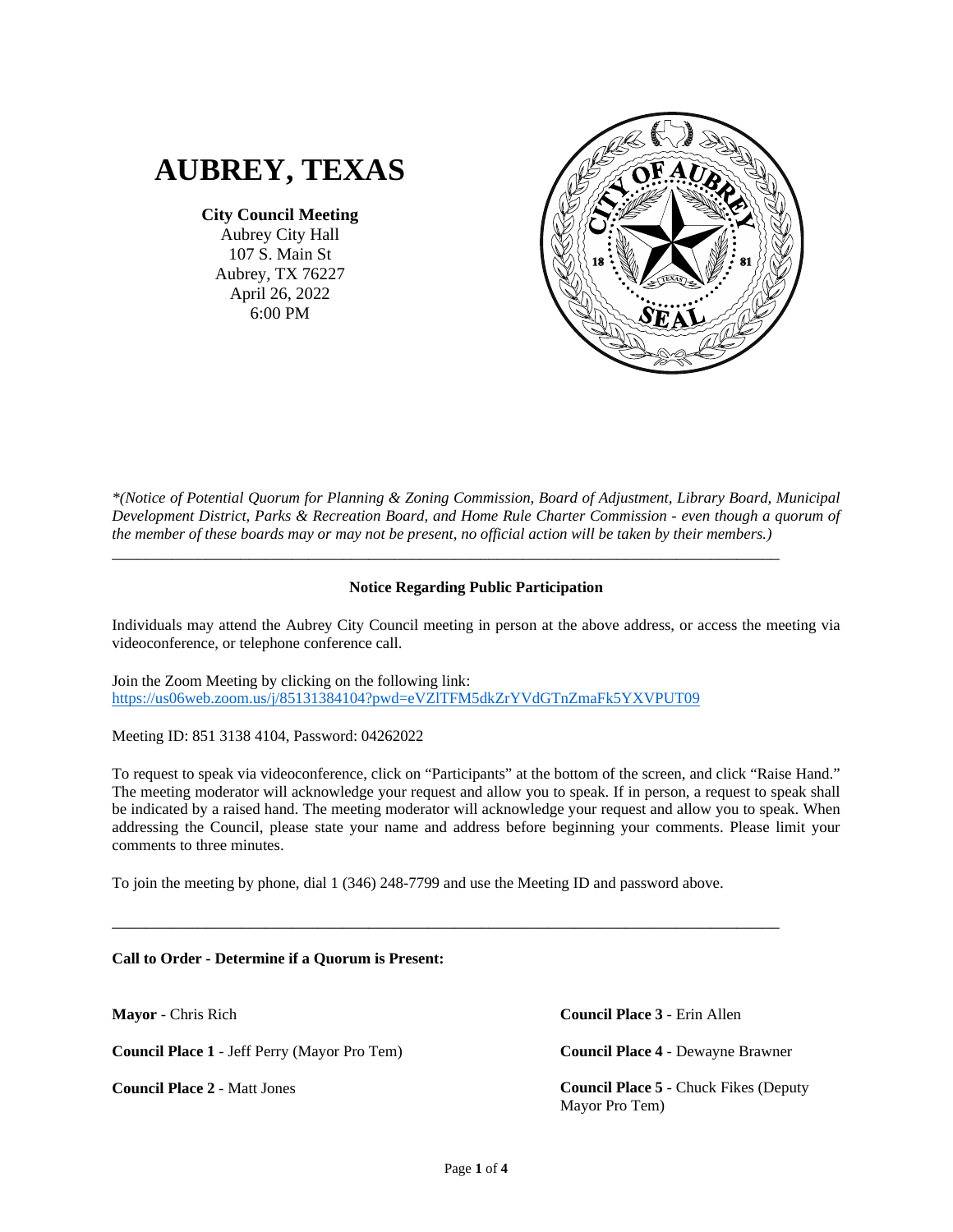**Invocation & Pledge of Allegiance:** *Pledge of Allegiance to the Texas Flag - "Honor the Texas flag; I pledge allegiance to thee, Texas, one state, under God, one, and indivisible."*

**Community Announcements:** Items of community interest may include: recognizing Citizens and Staff for outstanding contributions to the community, a reminder about an upcoming event that is organized or sponsored by the governing body, and announcements of an imminent threat to public safety that has arisen after the posting of this agenda.

Mayor's presentation of a Mental Health Month Proclamation to United Way (Shannan Spencer) [\(Proclamation\)](https://www.dropbox.com/s/xtmo9pywr9mfz4b/0%20Proclamation.pdf?dl=0)

**Citizen Input:** Any person may address the City Council. If your concern is an agenda item on this agenda, you may wait until the discussion on that item if you wish. Please state your name and address, and you will have three minutes to speak. No discussion or action may be taken at this meeting on any item not listed on the agenda, other than to make statements of factual information or recite existing policy in response to a citizen's inquiry.

**Consent Items:** Items placed on the Consent Agenda are considered routine in nature and non-controversial. The Consent Agenda can be acted upon in one motion. Items may be removed from the Consent Agenda by the request of Council Members or staff. Consideration and action on the following:

- 1. Minutes of the following City Council Meeting(s):
	- a. March 22, 2022 [\(Document\)](https://www.dropbox.com/s/mhuhxskilblvzt7/1%202022_03_22%20Minutes.pdf?dl=0)
	- b. April 12, 2022 [\(Document\)](https://www.dropbox.com/s/i8uausquot1csn3/1%202022_04_12%20Special%20Meeting%20Minutes.pdf?dl=0)
	- c. April 13, 2022 [\(Document\)](https://www.dropbox.com/s/et40j8zkngslmto/1%202022_04_13%20Special%20Meeting%20Minutes.pdf?dl=0)
	- d. April 19, 2022 [\(Document\)](https://www.dropbox.com/s/2thy7j47wjertg7/1%202022_04_19%20Special%20Meeting%20Minutes.pdf?dl=0)
- 2. Staff reports [\(Document\)](https://www.dropbox.com/s/5qf3k1chp0453hu/2%20Staff%20Reports.pdf?dl=0)
- 3. Monthly financial report [\(Document\)](https://www.dropbox.com/s/w9vhcx8znslwhs6/3%20Financials.pdf?dl=0)
- 4. Quarterly Investment Report [\(Document\)](https://www.dropbox.com/s/qd7m2h33hbczdzw/4%20Quarterly%20Investment%20Report.pdf?dl=0)
- 5. Consideration and action on approving a Resolution correcting a scriveners error in Resolution No. 881-22 related to the City of Aubrey Public Improvement District No. 1. [\(Document\)](https://www.dropbox.com/s/eqcrxedsq58w3bj/5%20RES%20887-22%20Amending%20Resolution%20881-22%20PID%20No%201.pdf?dl=0)
- 6. Consideration and action on approving a Resolution amending the City's policy on simultaneous board and commission service in order to clarify the application of the policy to ad hoc committees. [\(Document\)](https://www.dropbox.com/s/ujyhpk39glfmjjq/6%20RES%20885-22%20Amending%20850-21%20and%20reaffirming%20appointment%20of%20Charter%20Commission.pdf?dl=0)
- 7. Approve an interlocal Cooperation Agreement with Denton County for Library Services. [\(Document\)](https://www.dropbox.com/s/ab3wc32ynd192re/7%20Denton%20County%20Library%20ILA%2021-22.pdf?dl=0)
- 8. Approve an Interlocal Cooperation Agreement for use of the Denton County Radio Communications System with Denton County for the City's Fire Department and Police Department. [\(Document\)](https://www.dropbox.com/s/vavd3k4arb5a6nj/8%202021-22%20ILA%20Denton%20County%20Communications%20Use.pdf?dl=0)

**New Business:** New items previously requested by Council Members, City Staff, or Citizens for consideration by the City Council.

- 9. Presentation regarding Aubrey ISD growth and future expansion and discussion with Council. (Dr Belding, AISD Superintendent)
- 10. **RECESS INTO EMPLOYEE BENEFIT TRUSTEE MEETING (Time: \_\_\_\_\_\_\_)**
	- a. Consideration regarding awarding and funding the employee benefit trust insurance programs as follows: (Rodney Dryden, Wellspring Insurance Agency) [\(Document\)](https://www.dropbox.com/s/t3fh9ssqnuxlvlp/10%20Benefit%20Trust.pdf?dl=0)
		- Life Insurance/AD&D to The Standard Life Insurance Company
		- Short Term and Long Term Disability to The Standard Life Insurance Company

### **RECONVENE INTO REGULAR SESSION (Time: \_\_\_\_\_\_\_)**

- 11. Consideration and action on a Resolution nominating a candidate for the DENCO Area 9-1-1 District Board of Managers. [\(Document\)](https://www.dropbox.com/s/chdoq4quz8nyk35/11%20RES%20883-22%20Denco%20Nomination.pdf?dl=0) (Jim Carter, DENCO 9-1-1)
- 12. Consideration and action on an agreement between the City and Texoma Council of Governments for the Low Income Household Water Assistance Program. [\(Document\)](https://www.dropbox.com/s/d0gotv5bfpsrzhq/12%20LIHWAP%20Water%20Provider%20Agreement_Aubrey.pdf?dl=0) (Judy Fullylove, Texoma COG)
- 13. Annual presentation regarding the Aubrey Area Library and discussion. [\(Document\)](https://www.dropbox.com/s/szyucz8igx3dbru/13%20Aubrey%20Area%20Library.pdf?dl=0) (Library Manager Brittany McLain)
- 14. Consideration and action on an ordinance approving mid-year budget adjustments for the Fiscal Year 2021- 2022. [\(Document\)](https://www.dropbox.com/s/4b7kox1duvq3337/14%20ORD%20745-22%20Budget%20Amendment%20FY%202021-2022.pdf?dl=0) (Mike English)
- 15. Consideration and action on Special Event Ordinance and permit approvals. [\(KAB Peanut Festival\)](https://www.dropbox.com/s/ks3l72i8osnpm6h/15%20KAB%20Peanut%20Festival%2010012022.pdf?dl=0) (Police Chief Charles Kreidler)
- 16. Consideration and action on change order number 2 from Joe Funk Construction for the Wilson Sewer Lift Station project and authorize the mayor, or his designee to execute same. [\(Document\)](https://www.dropbox.com/s/zl27k8w3q2p4rs3/16%20Joe%20Funk%20Lift%20Station%20Change%20Order%20%232.pdf?dl=0) (Public Works Director Leanne Wilson)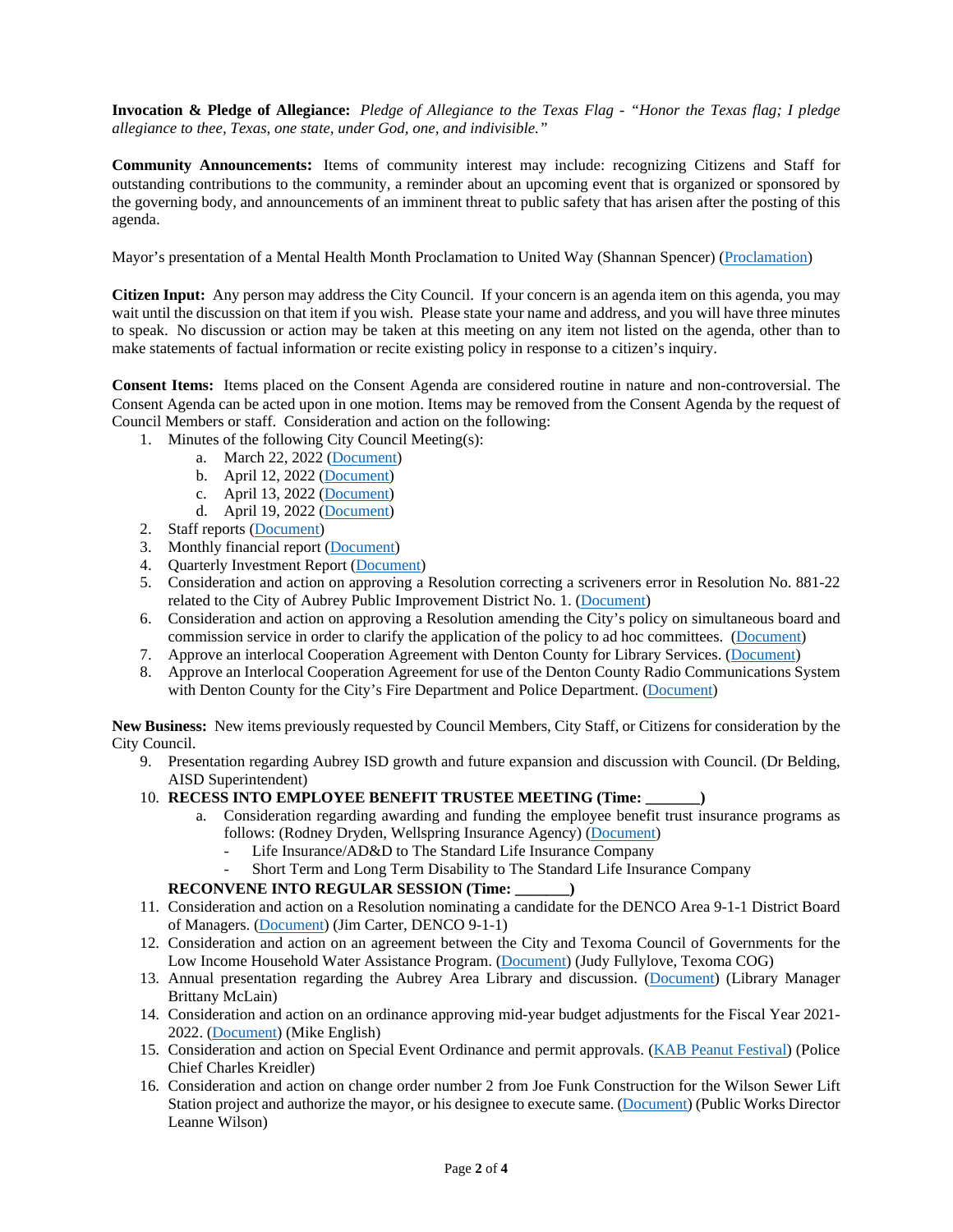### **Department Updates and Council Discussion:**

**Administration:**

Home Rule Charter **Economic Development:**

#### - **Fire Department:**

- Aubrey Area Ambulance Merger (Fire Chief Mike Starr) **Human Resources:**

- **Police Department:**

# -

### **Public Works:**

- Faulkner Well
- Aubrey Creek Estates Lift Station
- 2021 Consumer Confidence Report
- Solid Waste RFP
- Development Services Update

**Future Agenda Requests:** Council Members, City Staff, and Citizens may request items to be included on future agendas. Discussion is limited to what the request is for, and if and when the item can be put on a future agenda.

**----------------------------------------------------------------------------------------------------------------------------**

### **\*\*\*EXECUTIVE SESSION\*\*\***

*In accordance with Texas Government Code, Section 551.001, et seq., the City Council will recess into Executive Session (closed meeting) to discuss the following:*

- a) **Section 551.071 (2) and 551.074 Personnel Matters.** Consultation with the City Attorney on a matter in which the duty of the attorney to the governmental body under the Texas Disciplinary Rules of Professional Conduct of the State Bar of Texas clearly conflicts with the Texas Open Meetings Act and Deliberation regarding the appointment, employment, evaluation, reassignment, duties, discipline or dismissal of public officer or employee or to hear a complaint or charge against an officer or employee:
	- City Administrator
	- Building Official
	- Planner
	- Municipal Development District Executive Director
- b) **Section 551.076 Security.** To discuss or deliberate the deployment, or specific occasions for implementation, of security personnel or devices, or a security audit.
	- City buildings and systems
- c) **Section 551.071(1) and (2) Consultation with Attorney.** For Council to seek the advice of its attorney about pending or contemplated litigation or a settlement offer and to consult with the City Attorney on a matter in which the duty of the attorney to the governmental body under the Texas Disciplinary Rules of Professional Conduct of the State Bar of Texas clearly conflicts with the Texas Open Meetings Act:
	- Clear Sky Development Agreement
	- Duck Pointe Development Agreement
	- Transaction Fee Agreement with the Town of Prosper for the release of a portion of Prosper's extraterritorial jurisdiction
	- *Indus Aubrey, LLC v. City of Aubrey, et al.,* Cause No. 22-0178-393, pending in the 393rd District Court of Denton County, Texas.
	- Governors Community Achievement Award TxDOT Downtown Project
	- Land Use/development at the southeast corner of Stanley and Highway 377
- d) **Section 551.072 Real Property.** deliberate the purchase, exchange, lease, or value of real property if deliberation in an open meeting would have a detrimental effect on the position of the governmental body in negotiations with a third person.